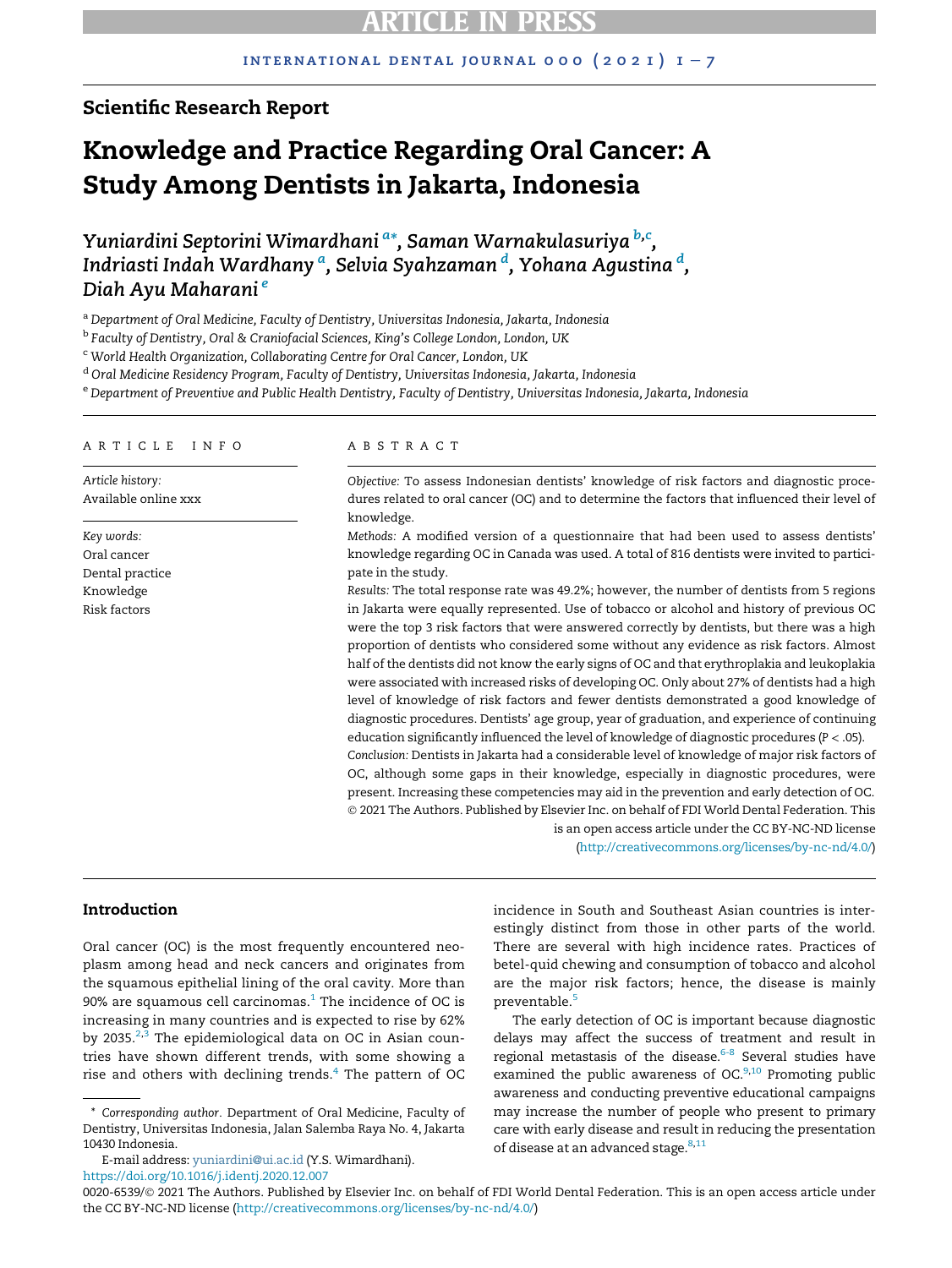Furthermore, it is important to reduce delays in diagnosis.<sup>8</sup> Dentists play an important role in detecting OC at an early stage; the frequency of dental visits has been associated with increased OC awareness. $9,12$  $9,12$  $9,12$  Our research has shown that only a small number of patients have gained information about OC from their dentists.<sup>[9](#page-5-6)</sup> Dentists have a significant role in providing information about this disease. To do so, dentists need to have a good knowledge regarding the risk factors and clinical diagnostic procedures related to  $OC^{13,14}$  $OC^{13,14}$  $OC^{13,14}$ 

To date, studies assessing the knowledge about OC among dentists in Indonesia are lacking. The aim of this study was to assess the knowledge of Indonesian dentists about the risk factors and clinical diagnostic procedures related to OC and to determine the factors that influence their level of knowledge.

## Methods

This study used a modified version of a questionnaire that had been used to assess dentists' knowledge regarding OC in a study in Canada. $^{14}$  $^{14}$  $^{14}$  The questionnaire consisted of items on the sociodemographic characteristics of the participants and 30 questions on knowledge about the risk factors and diagnostic procedures for OC. The intended study sample included all licensed dentists practicing in government primary health care centres and in a random sample of dentists in private clinics across the Jakarta province.

A total of 465 government dentists and 351 private practice dentists were invited to participate in the study. The 351 private dentists were selected using the multistage random sampling technique; therefore, they represented the 5 regions in the Jakarta province. Informed consent to voluntarily participate in the study was obtained from all the participants. Those who did not return the questionnaire or submitted incomplete answers to the questions were excluded from the study.

<span id="page-1-0"></span>The questionnaire consisted of items on sociodemographics along with 30 questions related to knowledge of OC risk factors (16) and the diagnostic procedures for OC (14). The dentists were asked to provide a yes or no response to each question. Each right answer was scored as 1. The score for each category was summed and divided into 3 groups as in Clovis's publication<sup>14</sup>: the scores for knowledge on risk factors were categorized as low (0-8), medium (9 or 10), and high (11-16). The scores for knowledge about diagnostic procedures were categorized as low (0-9), medium (10 or 11), and high (12-[14](#page-5-12)).<sup>14</sup> This study was approved by the Ethics Committee of the Faculty of Dentistry, Universitas Indonesia.

#### Statistical analysis

The statistical analyses were conducted using SPSS software version 23.0. The relationships between the levels of knowledge about the risk factors and the diagnostic procedures with the sociodemographic factors were analysed using the  $\chi^2$  test. A significance level of .05 was used for all analyses.

### Results

In total, 194 (41.7%) out of 465 dentists in government primary health centres and 208 (59.2%) out of 351 private practice dentists participated in the study. Although the total response rate of the study was only 49.2%, the number of dentists from 5 areas in Jakarta were equally represented. [Table 1](#page-1-0) lists the sociodemographic data of the dentists who participated in the study. The survey participation was dominated by female dentists in all age groups. Almost 45% of the dentists had graduated during the last 10 years and about 55% of them had never attended a continuing education session related to OC.

[Table 2](#page-2-0) shows the distribution of dentists who correctly answered the questions regarding the risk factors for OC. Use of tobacco or alcohol and history of previous OC were the top 3 risk factors that were answered correctly by the majority of the dentists; 4.5% to 9% of dentists did not consider these as risk factors for OC. About 40% of the dentists were of the opinion that obesity, spicy food, and hot beverages were risk factors of OC, and a vast majority of the dentists (70%-80%) thought that poorly fitting dentures, familial clustering, poor oral hygiene, and family history were documented risk factors for the disease [\(Table 2](#page-2-0)).

[Table 3](#page-2-1) presents the distribution of the dentists based on the correct responses to the questions related to the clinical diagnostic procedures used for OC. About 30% of them did not know that oral squamous cell carcinoma is the most common type of OC. In addition, nearly 10% of the dentists did not know of the importance of early detection of OC for improving 5-year survival. Several dentists did not know the early signs of OC and that erythroplakia and leukoplakia were associated with increased risks of developing the disease. Furthermore, 40% of dentists were unaware that the majority of

|                | Table 1 – Characteristics of dentists who responded to the |  |  |  |
|----------------|------------------------------------------------------------|--|--|--|
| questionnaire. |                                                            |  |  |  |

| Characteristics                     | Public       |      |     | Private  | Total        |      |  |
|-------------------------------------|--------------|------|-----|----------|--------------|------|--|
|                                     | n            | ℅    | n   | ℅        | N            | %    |  |
| Sex                                 |              |      |     |          |              |      |  |
| Male                                | 21           | 10.8 | 61  | 29.3     | 82           | 20.4 |  |
| Female                              | 173          | 89.2 | 147 | 70.7     | 320          | 79.6 |  |
| Age (year)                          |              |      |     |          |              |      |  |
| $20 - 29$                           | 21           | 10.8 | 90  | 43.3     | 111          | 27.7 |  |
| $30 - 49$                           | 77           | 39.7 | 75  | 36.0     | 152          | 37.8 |  |
| >50                                 | 96           | 49.5 | 43  | 20.7     | 139          | 34.5 |  |
| Regions of Jakarta                  |              |      |     |          |              |      |  |
| Central                             | 31           | 16.0 | 27  | 12.9     | 58           | 14.5 |  |
| Eastern                             | 47           | 24.2 | 45  | 21.7     | 92           | 22.9 |  |
| Northern                            | 22           | 11.3 | 34  | 16.4     | 56           | 13.9 |  |
| Thousand Islands                    | $\mathbf{1}$ | 0.5  | 0   | $\Omega$ | $\mathbf{1}$ | 0.2  |  |
| Southern                            | 38           | 19.6 | 62  | 29.8     | 100          | 24.9 |  |
| Western                             | 55           | 28.4 | 40  | 19.2     | 95           | 23.6 |  |
| Year of graduation                  |              |      |     |          |              |      |  |
| Before 2000                         | 67           | 34.6 | 40  | 19.2     | 107          | 26.6 |  |
| 2001-2010                           | 54           | 27.8 | 64  | 30.8     | 118          | 25.3 |  |
| After 2010                          | 73           | 37.6 | 104 | 50.0     | 177          | 44.1 |  |
| Continuing education on oral cancer |              |      |     |          |              |      |  |
| Within 1 year                       | 15           | 7.7  | 17  | 8.2      | 32           | 7.9  |  |
| Within 2-5 year                     | 38           | 19.6 | 41  | 19.7     | 79           | 19.7 |  |
| Within >5 year                      | 31           | 16.0 | 38  | 18.2     | 69           | 17.1 |  |
| Never                               |              |      |     |          |              |      |  |
| Never attended a CPD course on OC   | 76           | 39.2 | 90  | 43.2     | 166          | 41.2 |  |
| New graduates, have yet to attend   | 24           | 12.4 | 18  | 8.6      | 42           | 10.4 |  |
| No answer                           | 10           | 5.2  | 4   | 1.9      | 14           | 3.4  |  |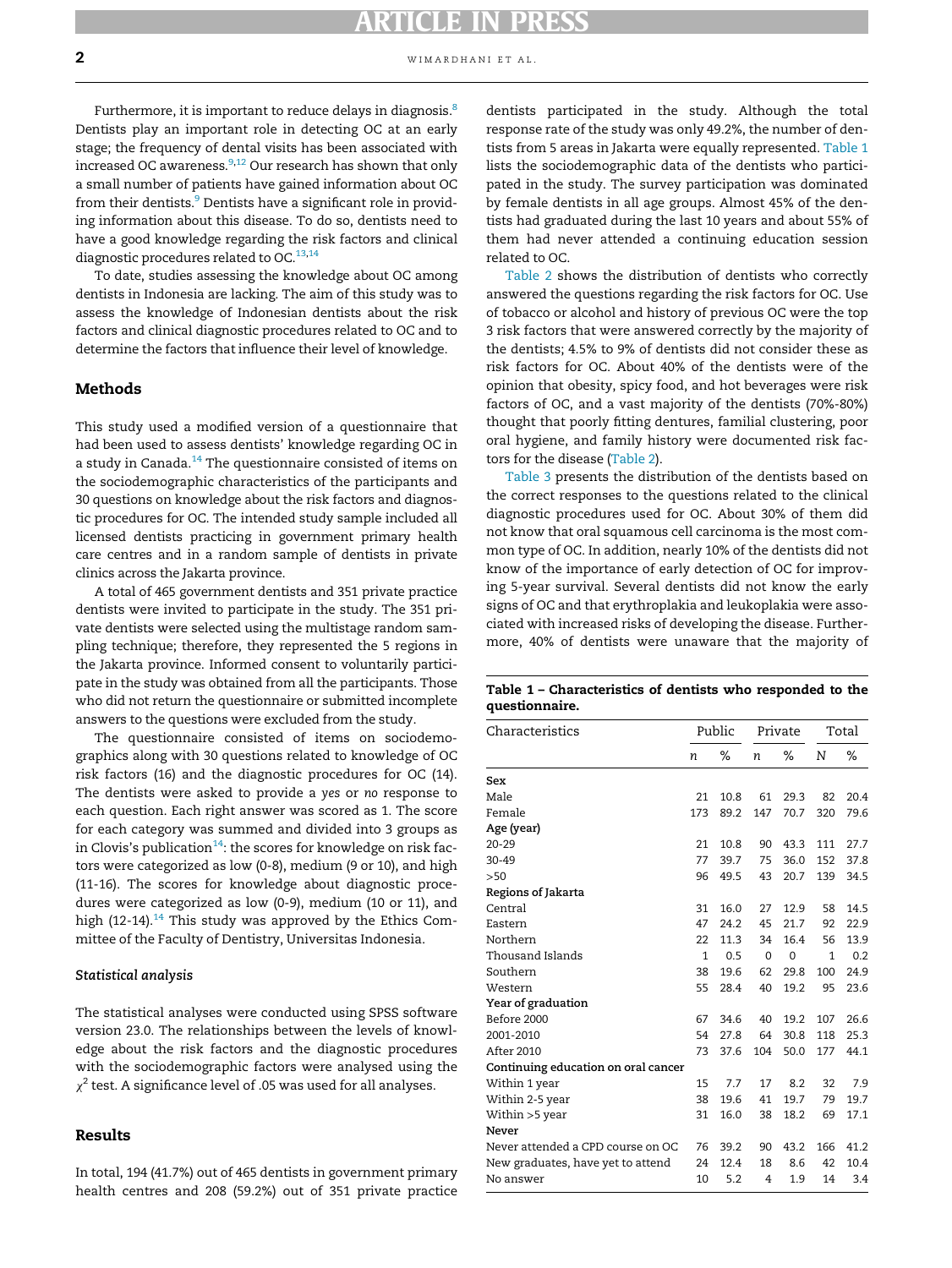#### oral cancer knowledge among indonesian dentists 3

|  |  | Table 2 – Distribution of dentists who provided correct answers for the questions on the risk factors for oral cancer. |
|--|--|------------------------------------------------------------------------------------------------------------------------|
|--|--|------------------------------------------------------------------------------------------------------------------------|

<span id="page-2-0"></span>

| Risk or nonrisk factors                       | Public  |      | Private |      | Total   |      |
|-----------------------------------------------|---------|------|---------|------|---------|------|
|                                               | n (194) | %    | n (208) | %    | N (402) | %    |
| Risk factors                                  |         |      |         |      |         |      |
| Use of tobacco                                | 177     | 91.2 | 207     | 99.5 | 384     | 95.5 |
| Alcohol use                                   | 176     | 90.7 | 194     | 93.2 | 370     | 92.0 |
| Prior OC                                      | 169     | 87.1 | 197     | 93.2 | 366     | 91.0 |
| <b>HPV</b>                                    | 141     | 72.7 | 179     | 86.0 | 320     | 79.6 |
| Low consumption of fruit and vegetables       | 135     | 69.6 | 147     | 70.7 | 282     | 70.1 |
| Older age                                     | 107     | 55.2 | 115     | 55.2 | 222     | 55.2 |
| Use of smokeless tobacco                      | 59      | 30.5 | 159     | 76.4 | 218     | 54.2 |
| Lip cancer related to sun exposure            | 53      | 27.3 | 87      | 41.8 | 140     | 34.8 |
| Majority of OC diagnosed at 60 years or older | 19      | 9.8  | 28      | 13.4 | 47      | 11.7 |
| Nonrisk factors                               |         |      |         |      |         |      |
| Obesity                                       | 133     | 68.6 | 125     | 60.0 | 258     | 64.1 |
| Hot beverages and food                        | 130     | 67.1 | 130     | 62.5 | 260     | 64.7 |
| Spicy food                                    | 122     | 62.9 | 128     | 13.4 | 250     | 62.1 |
| Poorly fitting dentures                       | 41      | 21.1 | 67      | 32.2 | 108     | 26.9 |
| Familial clustering                           | 25      | 12.9 | 41      | 19.7 | 66      | 16.4 |
| Poor oral hygiene                             | 19      | 9.8  | 42      | 20.1 | 61      | 15.1 |
| Family history of cancer                      | 11      | 5.7  | 41      | 19.7 | 52      | 12.9 |

HPV, human papillomavirus; N, number; OC, oral cancer.

cases of OC are diagnosed at an advanced stage; about half of the dentists had no knowledge about the signs of OC metastasis to the regional lymph nodes; and 57% of the dentists thought that a thorough examination of the tongue is important to diagnose OC.

[Table 4](#page-3-0) describes the distribution of dentists based on the scores for knowledge about the risk factors for OC. About one-fourth of the dentists presented with high scores; among them, the private dentists had higher scores than those in the public sector, statistical significance notwithstanding.

[Table 5](#page-3-1) presents the distribution of the dentists based on the scores for knowledge about the risk factors for OC. Although a higher number of dentists who belonged to the older age group (>50 years), had graduated several years

ago (before 2000), and had not attended continuing education courses demonstrated less knowledge about the risk factors for OC, the difference was not statistically significant [\(Table 5](#page-3-1)).

None of the dentists in this study had a good knowledge on the clinical diagnostic procedures in OC. Significant differences were observed on analysis by age group, year of graduation, and by their experience of continuing education  $(P < .05)$ ; [Table 5](#page-3-1)).

The dentists in this study were further classified into 2 categories based on their patterns of knowledge about the risk factors and clinical diagnostic procedures [\(Table 6\)](#page-4-0); 37% of them demonstrated a consistent level of knowledge in both the categories. Of the 254 dentists who had inconsistent

<span id="page-2-1"></span>Table 3 – Distribution of dentists who responded correctly to the questions related to the clinical diagnostic procedures used in oral cancer.

|    | Question                                                                                             | Correct response |      |         |      |              |      |  |  |
|----|------------------------------------------------------------------------------------------------------|------------------|------|---------|------|--------------|------|--|--|
|    |                                                                                                      | Public           |      | Private |      | All dentists |      |  |  |
|    |                                                                                                      | n (194)          | %    | n (208) | %    | N (402)      | ℅    |  |  |
| 1  | Early detection improves 5-year survival rates                                                       | 178              | 91.8 | 184     | 88.5 | 362          | 90.1 |  |  |
| 2  | Lesions associated with smokeless tobacco usually resolve when use is discontinued                   | 142              | 73.2 | 144     | 69.2 | 286          | 71.1 |  |  |
| 3  | Tongue is one of the 2 most common sites for OC                                                      | 139              | 71.9 | 174     | 83.7 | 313          | 77.9 |  |  |
| 4  | Squamous cell most common form of OC                                                                 | 116              | 59.8 | 167     | 80.3 | 283          | 70.4 |  |  |
| 5  | Thorough tongue examination                                                                          | 116              | 59.8 | 114     | 54.8 | 230          | 57.2 |  |  |
| 6  | OC lesions are most often diagnosed at an advanced stage                                             | 106              | 54.6 | 136     | 65.4 | 242          | 60.1 |  |  |
| 7  | OC examination cannot be discontinued after three negative examinations                              | 102              | 52.6 | 125     | 60.1 | 227          | 56.5 |  |  |
| 8  | When palpated, a hard, painless mobile or fixed lymph node is characteristic of cancer<br>metastasis | 99               | 51.0 | 112     | 53.8 | 211          | 52.5 |  |  |
| 9  | Early OC lesions usually appear as small, painless red area                                          | 92               | 47.4 | 87      | 41.8 | 179          | 44.5 |  |  |
| 10 | Erythroplakia and leukoplakia, any order, are the 2 most likely to be associated with OC             | 78               | 40.2 | 43      | 20.7 | 121          | 30.1 |  |  |
| 11 | Floor of mouth is one of the 2 most common sites                                                     | 71               | 36.6 | 71      | 34.2 | 142          | 35.3 |  |  |
| 12 | Ventrolateral border of the tongue most likely to develop OC                                         | 54               | 27.8 | 76      | 36.5 | 130          | 32.3 |  |  |
| 13 | The patient is asymptomatic during the early stages of OC                                            | 27               | 13.9 | 27      | 12.9 | 54           | 13.4 |  |  |
| 14 | Erythroplakia and leukoplakia, in order, are the 2 most likely to be associated with OC              | 11               | 5.7  | 35      | 16.8 | 46           | 11.4 |  |  |

OC, oral cancer.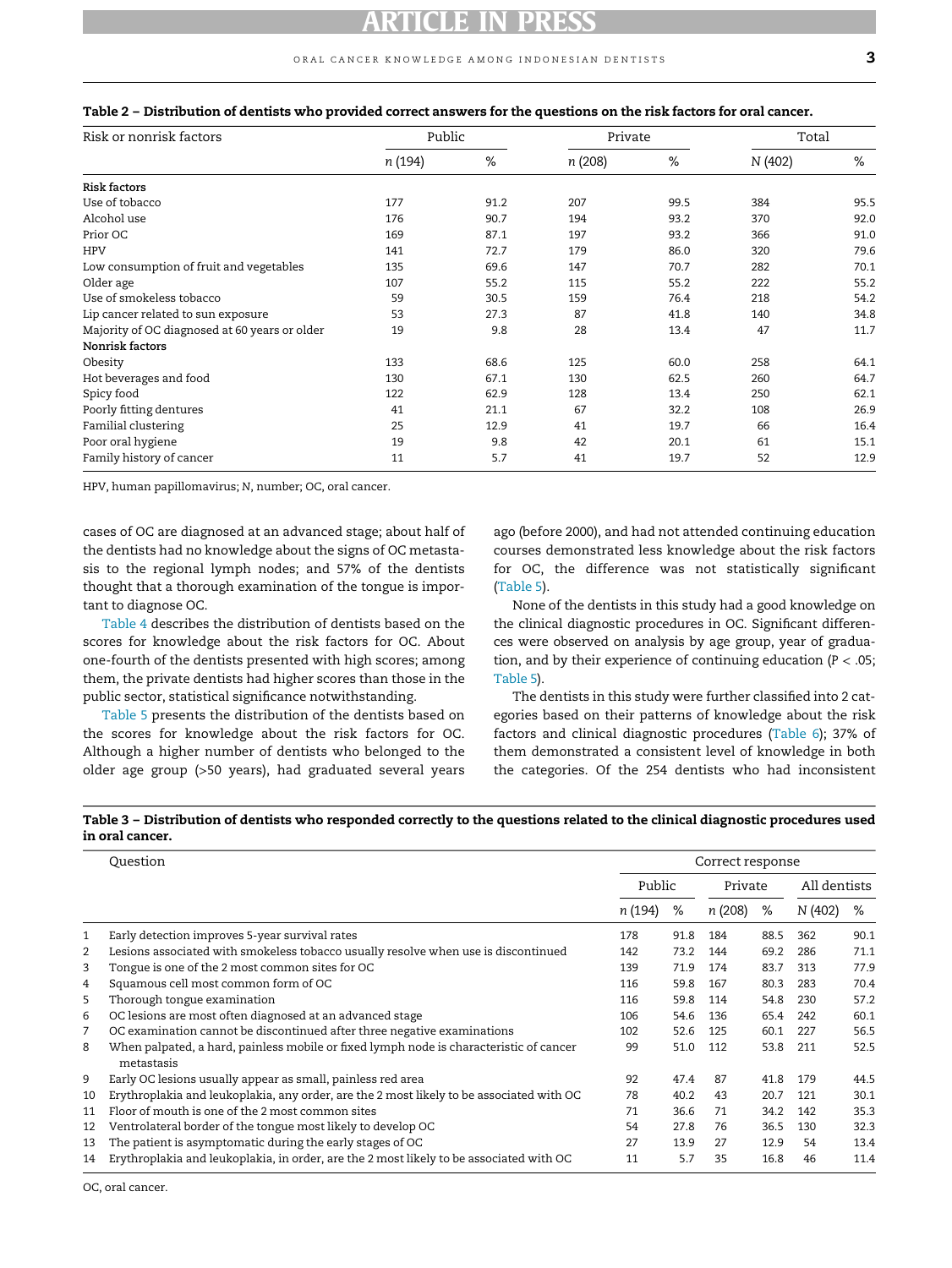| Score category                            | Public n (194)                                              | %    | Private n (208) | %        | All (total) N (402) | ℅    | P value |
|-------------------------------------------|-------------------------------------------------------------|------|-----------------|----------|---------------------|------|---------|
| Knowledge on risk factors for oral cancer |                                                             |      |                 |          |                     |      |         |
| High                                      | 38                                                          | 19.6 | 70              | 33.7     | 108                 | 26.9 | $.002*$ |
| Medium                                    | 75                                                          | 38.6 | 78              | 37.5     | 153                 | 38.0 |         |
| Low                                       | 81                                                          | 41.8 | 60              | 28.8     | 141                 | 35.1 |         |
|                                           | Knowledge on clinical diagnostic procedures for oral cancer |      |                 |          |                     |      |         |
| High                                      |                                                             | 0    |                 | $\Omega$ |                     | 0    |         |
| Medium                                    | 22                                                          | 11.3 |                 | 1.9      | 26                  | 6.5  | $.01*$  |
| Low                                       | 172                                                         | 88.7 | 204             | 98.1     | 376                 | 93.5 |         |

<span id="page-3-0"></span>Table 4 – Distribution of dentists based on their scores for knowledge about the risk factors and clinical diagnostic procedures for oral cancer.

<span id="page-3-2"></span>Risk factors (total of 16 items: high, 11-16; medium, 9 or 10; low, 0-8); Clinical diagnostic procedures (total of 14 items: high, 12-14; medium, 10 or 11; low, 0-9).

\*  $P < .05 \chi^2$ .

scores in both categories, almost all had better knowledge about the risk factors than the diagnostic procedures.

#### Discussion

The diagnosis of OC at an early stage is an important factor that influences the prognosis of the disease, and dental practitioners have a better chance of detecting this disease at the early stage. It is important for dentists to have good knowledge, attitude, and practices about the early detection of OC. This study assessed the knowledge about the risk factors for OC and the clinical diagnostic procedures used for its detection among dentists practicing in both government primary health centres and private practices in Jakarta, Indonesia. Additionally, the determining factors that influenced their level of knowledge were evaluated.

The response rate in this study (49.2%) was lower than expected. It was slightly lower than published in a previous

study (55.2%) in North America and much lower than reported in studies conducted in Kuwait (76.5% and 71%).<sup>[14-16](#page-5-12)</sup> Different methods of data collection for (eg, web-based or postal) may result in different response rates. Low response rates contribute to less representativeness of the study.

It was reassuring to note that use of tobacco and alcohol and a history of previous OC were the top 3 risk factors that were answered correctly by most of the dentists who responded to the survey. In the context of smokeless tobacco products available in Indonesia with high nitrosamine levels it was disappointing to note that half of the dentists did not know that smokeless tobacco could pose a similar risk to smoking cigarettes for the development of OC. Smokeless tobacco is defined as a type of tobacco that is not smoked or burned; its use is more prevalent than smoking in some Asian communities. Use of smokeless tobacco, particularly when mixed with betel quid leads to serious oral health consequen- $\cos$ <sup>[17](#page-5-13)</sup> In several part of Indonesia such as North Sumatra, East Java, West Nusa Tenggara, South Sulawesi, and Papua

<span id="page-3-1"></span>

| Table 5 – Dentists' level of knowledge about the risk factors and clinical diagnostic procedures for oral cancer based on gen- |  |
|--------------------------------------------------------------------------------------------------------------------------------|--|
| der, age, year of graduation, and attendance of a continuing education course.                                                 |  |

| Sociodemographic factors | Knowledge of risk factors<br>All dentists |     |    |         | Knowledge of clinical diagnostic procedure |                |     |         |  |  |
|--------------------------|-------------------------------------------|-----|----|---------|--------------------------------------------|----------------|-----|---------|--|--|
|                          |                                           |     |    |         |                                            |                |     |         |  |  |
|                          | Η                                         | M   | L  | P value | Н                                          | M              | L   | P value |  |  |
| Sex                      |                                           |     |    |         |                                            |                |     |         |  |  |
| Male                     | 17                                        | 21  | 23 | .65     | 0                                          | 4              | 78  | .09     |  |  |
| Female                   | 43                                        | 57  | 47 |         | 0                                          | 22             | 298 |         |  |  |
| Age                      |                                           |     |    |         |                                            |                |     |         |  |  |
| $20 - 29$                | 33                                        | 41  | 37 |         | 0                                          | 8              | 103 | $.02*$  |  |  |
| 30-49                    | 54                                        | 78  | 49 | .42     | $\Omega$                                   | 11             | 170 |         |  |  |
| >50                      | 21                                        | 34  | 55 |         | 0                                          | 7              | 103 |         |  |  |
| Year of graduation       |                                           |     |    |         |                                            |                |     |         |  |  |
| Before 2000              | 29                                        | 57  | 75 | .21     | 0                                          | 12             | 145 | $.02*$  |  |  |
| 2001-2010                | 29                                        | 40  | 29 |         | 0                                          | 3              | 99  |         |  |  |
| <b>After 2010</b>        | 40                                        | 56  | 47 |         | 0                                          | 11             | 132 |         |  |  |
| Continuing education     |                                           |     |    |         |                                            |                |     |         |  |  |
| Within 1 year            | 7                                         | 11  | 14 | .73     | $\mathbf 0$                                | $\overline{2}$ | 30  | $.02*$  |  |  |
| Within 2-5 year          | 28                                        | 42  | 47 |         | 0                                          | 13             | 104 |         |  |  |
| Never                    | 63                                        | 100 | 90 |         | $\Omega$                                   | 11             | 242 |         |  |  |

<span id="page-3-3"></span>Risk factors (total of 16 items: H [high], 11-16; M [medium], 9 or 10; L [low], 0-8). Clinical diagnostic procedures (total of 14 items: H [high], 12-14; M [medium], 10 or 11; L [low], 0-9).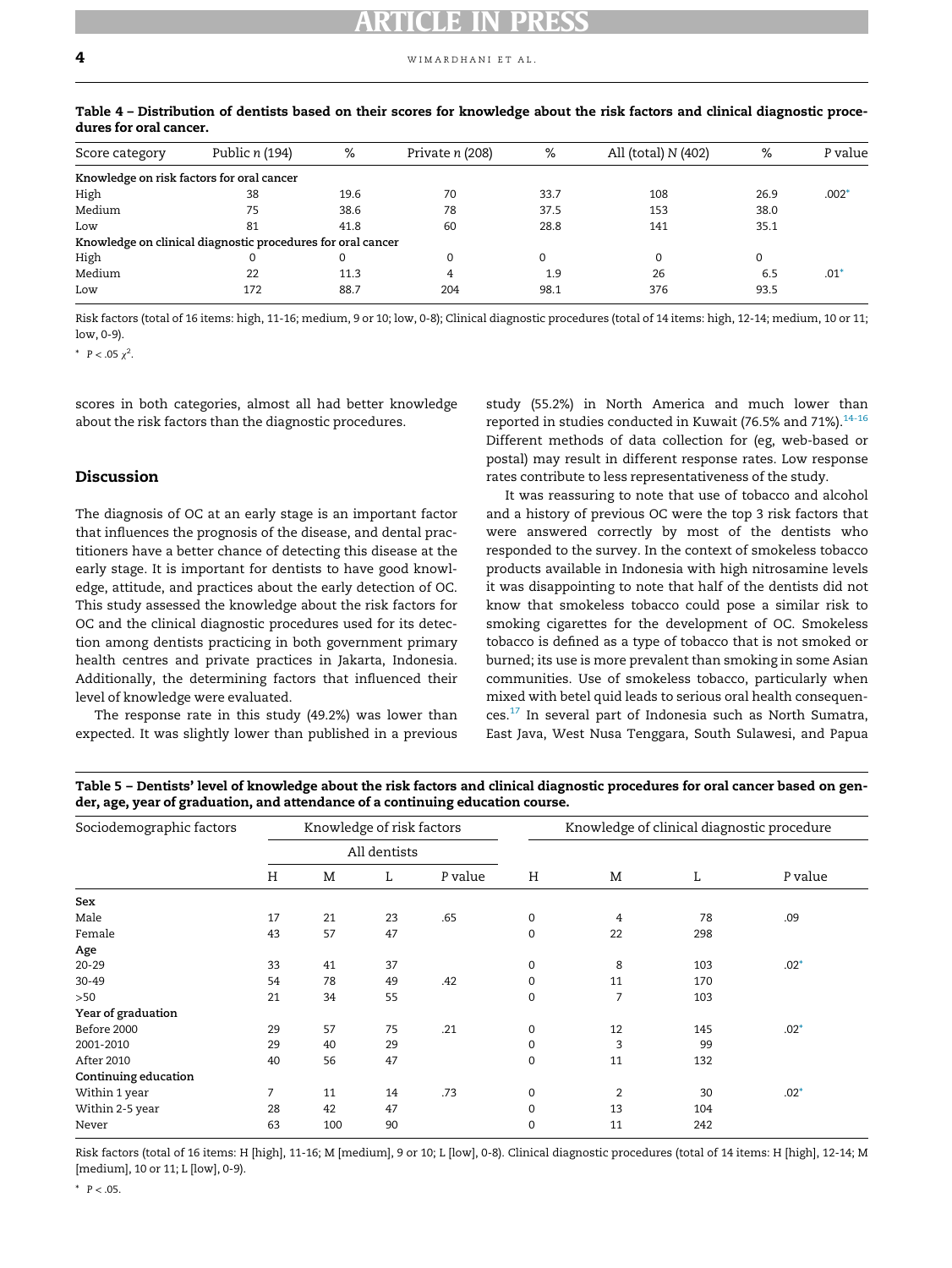<span id="page-4-0"></span>Table 6 – Distribution of dentists based on the pattern of knowledge about the risk factors and diagnostic procedures for oral cancer.

| Knowledge of risk<br>factors | Knowledge of diagnostic procedures |         |      |              |  |  |  |  |  |  |
|------------------------------|------------------------------------|---------|------|--------------|--|--|--|--|--|--|
|                              | Low                                | Medium  | High | All dentists |  |  |  |  |  |  |
| Low                          | 138 (34.3)                         | 13(3.3) | 0    | 151 (37.6)   |  |  |  |  |  |  |
| Medium                       | 143 (35.6)                         | 10(2.5) | 0    | 153 (38.1)   |  |  |  |  |  |  |
| High                         | 95 (23.6)                          | 3(0.7)  | 0    | 98 (24.3)    |  |  |  |  |  |  |
| All dentists                 | 376 (93.5)                         | 26(6.5) | 0    | 402 (100)    |  |  |  |  |  |  |

Risk factors (total of 16 items: high, 11-16; medium, 9 or 10; low, 0-8). Clinical diagnostic procedures (total of 14 items: high, 12-14; medium, 10 or 11; low, 0-9).

provinces, smokeless tobacco is included in the betel quid. A study has shown that the prevalence of chewers of betel quid was 12% and 46% for men and women, respectively, and almost all them added tobacco to betel quid. $^{18}$  $^{18}$  $^{18}$  It is therefore important to teach health consequences of chewing smokeless tobacco products in the dental undergraduate curriculum.[19](#page-5-15)

In this study, 30% of dentists were not aware of the potential preventive role of fruits and vegetables. Many controversial factors without any evidence in the published literature were considered by a high proportion of dentists as causally related to OC. This may be because of the excessive information in the social media on controversial factors contributing to development of OC. $^{20}$  $^{20}$  $^{20}$  A previous study evaluated the usefulness of YouTube videos in promoting the early detection of OC and found that the content of the videos needed to be improved for the provision of reliable information.<sup>[20](#page-5-16)</sup> Misinformation regarding the roles of poorly fitting dentures, spicy food, hot drinks, poor oral hygiene, and human papillomavirus (HPV) causing OC may have been obtained from such sources. Thus, reliable sources of information related to health issues are important.<sup>[20](#page-5-16)</sup> There are many websites and other sources of information online with incorrect information that are easily accessible to the public. $21,22$  $21,22$  Furthermore, it is important to determine whether dentists question their patients about these risk factors. In the present study, we did not include any questions on this subject. However, in a previous study in Jakarta, only 30% of participants who visited a dental practice were asked about their risk habits (tobacco and alcohol) and counselled on the detrimental effects of these 2 agents on oral health. $9$  The role of a dentist in the dissemination of this health information is important because some of the major risk factors are related to life-style and are preventable.<sup>[23](#page-5-19)</sup> Digital technology is considered a new way to deliver health messages associated with the harmful effects of tobacco and alcohol use and the other preventable risk factors for the public and health professionals. $^{24}$ 

Assessment of knowledge on the clinical diagnostic criteria for OC in this study revealed significant areas needing improvement, which indicates some weaknesses in training. One-third of the dentists did not know that oral squamous cell carcinoma is the most common type of cancer in the oral cavity. Although the majority of dentists in this study agreed that early detection improved the 5-year survival of this disease, only a small percentage were aware of the early signs and symptoms of OC and examination procedures that need to be performed to obtain this information. These results were similar to those reported in studies conducted in the several countries.<sup>[14](#page-5-12),[15](#page-5-21),[25,](#page-5-22)[26](#page-5-23)</sup> This may be related to the limited training received in the undergraduate curriculum and lack of clinical experience of the dentist.<sup>[27](#page-5-24)</sup> Furthermore, dentists demonstrated limited knowledge about potentially malignant disorders such as erythroplakia and leukoplakia, which are more likely to develop to OC, and about the mode of metastasis of advanced disease to the regional (neck) lymph nodes. The ability to recognize OC lesions at the early stage will help in preventing professional delay. A definitive diagnosis of OC requires biopsy for histopathological assessment; therefore, in cases where it is not possible to perform a biopsy, it is important that dentists perform a timely referral. $^{27}$  $^{27}$  $^{27}$ 

The dentists were categorized based on their level of knowledge regarding the risk factors and clinical diagnostic procedures for OC. The majority of dentists did not have a high level of knowledge about the risk factors and had almost no knowledge about the clinical diagnostic procedures. A higher number of dentists who had low knowledge about the risk factors of OC belonged to the older age group, had graduated before the year 2000 and, moreover, had not attended any continuing education courses. The study findings indicated that sound knowledge of the risk factors did not assure adequate knowledge about the clinical diagnostic procedures that can be undertaken to examine for the disease, thus indicating that knowledge about the risk factors may be unrelated to knowledge about the diagnostic procedures used. This finding also indicates the need to design an effective continuing education course that could combine this information for the dentists. It was noteworthy that almost all the dentists in this study when asked about their willingness agreed to participate in continuing education courses related to OC to enhance their clinical competence. Several studies illustrate that continuing professional development (CPD) may be used as models for the professional development of dentists.<sup>28-30</sup> The General Dental Council (UK) recommends that dentists should keep their skills up to date by doing CPD on OC ([https://www.gdc-uk.org/education-cpd/cpd/recom](https://www.gdc-uk.org/education-cpd/cpd/recommended-cpd-topics) [mended-cpd-topics\)](https://www.gdc-uk.org/education-cpd/cpd/recommended-cpd-topics).

Some limitations of the study need to be recognized. A response rate of 49.2% limits the interpretation of data nationally. There is lack of direct evidence on some of the questions included in the questionnaire (eg, history of previous cancer, family clustering, and role of HPV in OC). These questions were directly taken from the previous published study and could have been excluded in this study. $^{14}$  $^{14}$  $^{14}$  HPV, although is more closely associated with oropharyngeal can $cer<sup>31</sup>$  its role in causation of oral cancer is unclear and may have only a minor, if any, role in oral oncogenesis.<sup>[32](#page-6-2)</sup>

Furthermore, we did not include questions in the questionnaire on some other known risk factors for oral cancer such as Fanconi anaemia, tertiary syphilis, bone marrow transplantation, and chronic graft versus host disease. $33$ Although the majority of the dentists in Indonesia are practicing in Jakarta, the results of this study may not be generalized to all dentists in the country. These results might reflect a significant need for continuing education courses of on oral cancer for dentists. Further studies in different cities within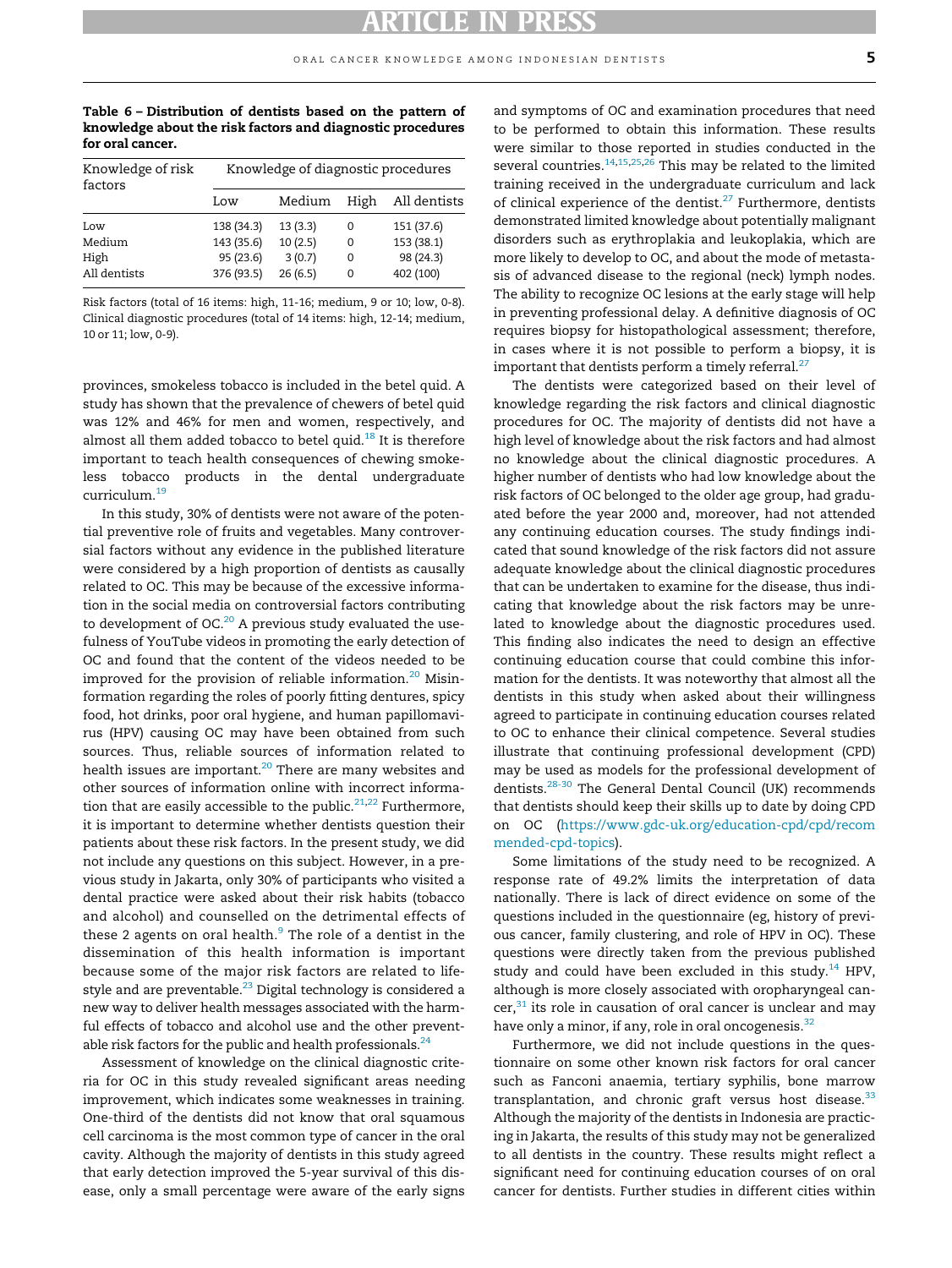<span id="page-5-8"></span>Indonesia will add more information and aid in the development of a standardized professional continuing education course on OC that is deliverable nationally.

## <span id="page-5-6"></span>Conclusion

<span id="page-5-10"></span><span id="page-5-9"></span><span id="page-5-7"></span>This study demonstrated the need to improve the educational methods for dental practitioners in Indonesia to enhance their knowledge about and screening practices for OC. Competencies in both these aspects may aid in the prevention and early detection of OC. Dissemination of health information related to OC to the patients and the community, early diagnosis, and prompt referral by dentists can increase the number of cases that are treated at an early stage, thereby improving prognosis.

## <span id="page-5-12"></span><span id="page-5-11"></span>Conflict of interest

<span id="page-5-21"></span>None disclosed.

### Acknowledgements

<span id="page-5-13"></span>We thank Dr Joanne B. Clovis of the School of Dental Hygiene, Faculty of Dentistry, Dalhousie University, Halifax, Canada, for providing the pretested questionnaire used in the study. We also thank the Government of Special Region of Jakarta, Indonesia.

### <span id="page-5-15"></span><span id="page-5-14"></span>Funding

This study was supported by Directorate Research and Community Engagement Universitas Indonesia Grant.

### <span id="page-5-16"></span>REFERENCES

- <span id="page-5-18"></span><span id="page-5-17"></span><span id="page-5-0"></span>1. [Warnakulasuriya S, Greenspan JS. Epidemiology of oral and](http://refhub.elsevier.com/S0020-6539(20)36538-2/sbref0001) [oropharyngeal cancers. In: Warnakulasuriya S, Greenspan JS,](http://refhub.elsevier.com/S0020-6539(20)36538-2/sbref0001) [editors. Textbook of Oral Cancer: Prevention, Diagnosis and](http://refhub.elsevier.com/S0020-6539(20)36538-2/sbref0001) [Management. Basel, Switzerland: Springer Nature Switzer](http://refhub.elsevier.com/S0020-6539(20)36538-2/sbref0001)[land AG; 2020. p. 5–22.](http://refhub.elsevier.com/S0020-6539(20)36538-2/sbref0001)
- <span id="page-5-19"></span><span id="page-5-1"></span>2. [Gupta N, Gupta R, Acharya AK, et al. Changing trends in oral](http://refhub.elsevier.com/S0020-6539(20)36538-2/sbref0002) [cancer - a global scenario. Nepal J Epidemiol 2016;6\(4\):613–9.](http://refhub.elsevier.com/S0020-6539(20)36538-2/sbref0002)
- <span id="page-5-20"></span><span id="page-5-2"></span>3. [Shield KD, Ferlay J, Jemal A, et al. The global incidence of lip,](http://refhub.elsevier.com/S0020-6539(20)36538-2/sbref0003) [oral cavity, and pharyngeal cancers by subsite in 2012. CA](http://refhub.elsevier.com/S0020-6539(20)36538-2/sbref0003) [Cancer J Clin 2017;67\(1\):51–64.](http://refhub.elsevier.com/S0020-6539(20)36538-2/sbref0003)
- <span id="page-5-3"></span>4. [Krishna Rao SV, Mejia G, Roberts-Thomson K, Logan R. Epide](http://refhub.elsevier.com/S0020-6539(20)36538-2/sbref0004)[miology of oral cancer in Asia in the past decade](http://refhub.elsevier.com/S0020-6539(20)36538-2/sbref0004)−an update [\(2000-2012\). Asian Pac J Cancer Prev 2013;14\(10\):5567–77.](http://refhub.elsevier.com/S0020-6539(20)36538-2/sbref0004)
- <span id="page-5-22"></span><span id="page-5-4"></span>5. [Warnakulasuriya S. Causes of oral cancer](http://refhub.elsevier.com/S0020-6539(20)36538-2/sbref0005) − an appraisal of [controversies. Br Den J 2009;207:471–5.](http://refhub.elsevier.com/S0020-6539(20)36538-2/sbref0005)
- <span id="page-5-23"></span><span id="page-5-5"></span>6. [Jerjes W, Upile T, Petrie A, et al. Clinicopathological parame](http://refhub.elsevier.com/S0020-6539(20)36538-2/sbref0006)[ters, recurrence, locoregional and distant metastasis in 115](http://refhub.elsevier.com/S0020-6539(20)36538-2/sbref0006) [T1-T2 oral squamous cell carcinoma patients. Head Neck](http://refhub.elsevier.com/S0020-6539(20)36538-2/sbref0006) [Oncol 2010;2:9.](http://refhub.elsevier.com/S0020-6539(20)36538-2/sbref0006)
- <span id="page-5-24"></span>7. [Seoane J, Warnakulasuriya S, Varela-Centelles P, Esparza G,](http://refhub.elsevier.com/S0020-6539(20)36538-2/sbref0007) [Dios PD. Oral cancer: experiences and diagnostic abilities eli](http://refhub.elsevier.com/S0020-6539(20)36538-2/sbref0007)[cited by dentists in North-western Spain. Oral Dis 2006;12](http://refhub.elsevier.com/S0020-6539(20)36538-2/sbref0007) [\(5\):487–92.](http://refhub.elsevier.com/S0020-6539(20)36538-2/sbref0007)
- 8. [van der Waal I. Are we able to reduce the mortality and mor](http://refhub.elsevier.com/S0020-6539(20)36538-2/sbref0008)[bidity of oral cancer; some considerations. Med Oral Patol](http://refhub.elsevier.com/S0020-6539(20)36538-2/sbref0008) [Oral Cir Bucal 2013;18\(1\):e33–7.](http://refhub.elsevier.com/S0020-6539(20)36538-2/sbref0008)
- 9. [Wimardhani YS, Warnakulasuriya S, Subita GP, Soegyanto AI,](http://refhub.elsevier.com/S0020-6539(20)36538-2/sbref0009) [Pradono SA, Patoni N. Public awareness of oral cancer among](http://refhub.elsevier.com/S0020-6539(20)36538-2/sbref0009) [adults in Jakarta, Indonesia. J Investig Clin Dent 2019;10\(1\):](http://refhub.elsevier.com/S0020-6539(20)36538-2/sbref0009) [e12379.](http://refhub.elsevier.com/S0020-6539(20)36538-2/sbref0009)
- 10. [Monteiro LS, Warnakulasuriya S, Cadilhe S, et al. Oral cancer](http://refhub.elsevier.com/S0020-6539(20)36538-2/sbref0010) [awareness and knowledge among residents in the Oporto](http://refhub.elsevier.com/S0020-6539(20)36538-2/sbref0010) [city, Portugal. J Investig Clin Dent 2016;7\(3\):294–303.](http://refhub.elsevier.com/S0020-6539(20)36538-2/sbref0010)
- 11. [Quadri MF, Saleh SM, Alsanosy R, et al. Effectiveness of an](http://refhub.elsevier.com/S0020-6539(20)36538-2/sbref0011) [intervention program on knowledge of oral cancer among the](http://refhub.elsevier.com/S0020-6539(20)36538-2/sbref0011) [youth of Jazan, Saudi Arabia. Asian Pac J Cancer Prev 2014;15](http://refhub.elsevier.com/S0020-6539(20)36538-2/sbref0011) [\(5\):1913–8.](http://refhub.elsevier.com/S0020-6539(20)36538-2/sbref0011)
- 12. [Langevin SM, Michaud DS, Eliot M, Peters ES, McClean MD,](http://refhub.elsevier.com/S0020-6539(20)36538-2/sbref0012) [Kelsey KT. Regular dental visits are associated with earlier](http://refhub.elsevier.com/S0020-6539(20)36538-2/sbref0012) [stage at diagnosis for oral and pharyngeal cancer. Cancer](http://refhub.elsevier.com/S0020-6539(20)36538-2/sbref0012) [Causes Control 2012;23\(11\):1821–9.](http://refhub.elsevier.com/S0020-6539(20)36538-2/sbref0012)
- 13. [Hassona Y, Scully C, Shahin A, Maayta W, Sawair F. Factors](http://refhub.elsevier.com/S0020-6539(20)36538-2/sbref0013) [influencing early detection of oral cancer by primary health](http://refhub.elsevier.com/S0020-6539(20)36538-2/sbref0013)[care professionals. J Cancer Educ 2016;31\(2\):285–91.](http://refhub.elsevier.com/S0020-6539(20)36538-2/sbref0013)
- 14. [Clovis JB, Horowitz AM, Poel DH. Oral and pharyngeal cancer:](http://refhub.elsevier.com/S0020-6539(20)36538-2/sbref0014) [knowledge and opinions of dentists in British Columbia and](http://refhub.elsevier.com/S0020-6539(20)36538-2/sbref0014) [Nova Scotia. J Can Dent Assoc 2002;68\(7\):415–20.](http://refhub.elsevier.com/S0020-6539(20)36538-2/sbref0014)
- 15. [Joseph BK, Sundaram DB, Sharma P. Oral cancer awareness](http://refhub.elsevier.com/S0020-6539(20)36538-2/sbref0015) [among dentists in Kuwait. Med Princ Pract 2012;21\(2\):164–70.](http://refhub.elsevier.com/S0020-6539(20)36538-2/sbref0015)
- 16. [Nazar H, Shyama M, Ariga J, El-Salhy M, Soparkar P, Alsumait](http://refhub.elsevier.com/S0020-6539(20)36538-2/sbref0016) [A. Oral cancer knowledge, attitudes and practices among pri](http://refhub.elsevier.com/S0020-6539(20)36538-2/sbref0016)[mary oral health care dentists in Kuwait. Asian Pac J Cancer](http://refhub.elsevier.com/S0020-6539(20)36538-2/sbref0016) [Prev 2019;20\(5\):1531–6.](http://refhub.elsevier.com/S0020-6539(20)36538-2/sbref0016)
- 17. [Muthukrishnan A, Warnakulasuriya S. Oral health conse](http://refhub.elsevier.com/S0020-6539(20)36538-2/sbref0017)[quences of smokeless tobacco use. Indian J Med Res 2018;148](http://refhub.elsevier.com/S0020-6539(20)36538-2/sbref0017)  $(1):35-40.$
- 18. [Lee CH, Ko AM, Warnakulasuriya S, et al. Population burden](http://refhub.elsevier.com/S0020-6539(20)36538-2/sbref0018) [of betel quid abuse and its relation to oral premalignant disor](http://refhub.elsevier.com/S0020-6539(20)36538-2/sbref0018)[ders in South, Southeast, and East Asia: an Asian Betel-quid](http://refhub.elsevier.com/S0020-6539(20)36538-2/sbref0018) [Consortium Study. Am J Public Health 2012;102\(3\):e17–24.](http://refhub.elsevier.com/S0020-6539(20)36538-2/sbref0018)
- 19. [Ramseier CA, Warnakulasuriya S, Needleman IG, et al. Con](http://refhub.elsevier.com/S0020-6539(20)36538-2/sbref0019)[sensus Report: 2nd European Workshop on tobacco use pre](http://refhub.elsevier.com/S0020-6539(20)36538-2/sbref0019)[vention and cessation for oral health professionals. Int Dent J](http://refhub.elsevier.com/S0020-6539(20)36538-2/sbref0019) [2010;60\(1\):3–6.](http://refhub.elsevier.com/S0020-6539(20)36538-2/sbref0019)
- 20. [Hassona Y, Taimeh D, Marahleh A, Scully C. YouTube as a](http://refhub.elsevier.com/S0020-6539(20)36538-2/sbref0020) [source of information on mouth \(oral\) cancer. Oral Dis](http://refhub.elsevier.com/S0020-6539(20)36538-2/sbref0020) [2016;22\(3\):202–8.](http://refhub.elsevier.com/S0020-6539(20)36538-2/sbref0020)
- 21. López-Jornet P, Camacho-Alonso F. The quality of internet [sites providing information relating to oral cancer. Oral Oncol](http://refhub.elsevier.com/S0020-6539(20)36538-2/sbref0021) [2009;45\(9\):e95–8.](http://refhub.elsevier.com/S0020-6539(20)36538-2/sbref0021)
- 22. [Passos KKM, Leonel ACLDS, Bonan PRF, et al. Information on](http://refhub.elsevier.com/S0020-6539(20)36538-2/sbref0022) [oral cancer available on the internet: is it reliable? Oral Dis](http://refhub.elsevier.com/S0020-6539(20)36538-2/sbref0022) [2019;25\(7\):1832–3.](http://refhub.elsevier.com/S0020-6539(20)36538-2/sbref0022)
- 23. [Conway DI, Purkayastha M, Chestnutt IG. The changing epi](http://refhub.elsevier.com/S0020-6539(20)36538-2/sbref0023)[demiology of oral cancer: definitions, trends, and risk factors.](http://refhub.elsevier.com/S0020-6539(20)36538-2/sbref0023) [Br Dent J 2018;225\(9\):867–73.](http://refhub.elsevier.com/S0020-6539(20)36538-2/sbref0023)
- 24. [Kharbanda OP, Ivaturi A, Priya H, Dorji G, Gupta S. Digital pos](http://refhub.elsevier.com/S0020-6539(20)36538-2/sbref0024)[sibilities in the prevention and early detection of oral cancer](http://refhub.elsevier.com/S0020-6539(20)36538-2/sbref0024) [in the WHO South-East Asia Region. WHO South East Asia J](http://refhub.elsevier.com/S0020-6539(20)36538-2/sbref0024) [Public Health 2019;8\(2\):95–100.](http://refhub.elsevier.com/S0020-6539(20)36538-2/sbref0024)
- 25. [Applebaum E, Ruhlen TN, Kronenberg FR, Hayes C, Peters ES.](http://refhub.elsevier.com/S0020-6539(20)36538-2/sbref0025) [Oral cancer knowledge, attitudes and practices: a survey of](http://refhub.elsevier.com/S0020-6539(20)36538-2/sbref0025) [dentists and primary care physicians in Massachusetts. J Am](http://refhub.elsevier.com/S0020-6539(20)36538-2/sbref0025) [Dent Assoc 2009;140\(4\):461–7.](http://refhub.elsevier.com/S0020-6539(20)36538-2/sbref0025)
- 26. [Hashim R, Abo-Fanas A, Al-Tak A, Al-Kadri A, Abu Ebaid Y.](http://refhub.elsevier.com/S0020-6539(20)36538-2/sbref0026) [Early detection of oral cancer- dentists' knowledge and practi](http://refhub.elsevier.com/S0020-6539(20)36538-2/sbref0026)[ces in the United Arab Emirates. Asian Pac J Cancer Prev](http://refhub.elsevier.com/S0020-6539(20)36538-2/sbref0026) [2018;19\(8\):2351–5.](http://refhub.elsevier.com/S0020-6539(20)36538-2/sbref0026)
- 27. [van der Waal I, de Bree R, Brakenhoff R, Coebergh JW. Early](http://refhub.elsevier.com/S0020-6539(20)36538-2/sbref0027) [diagnosis in primary oral cancer: is it possible? Med Oral Patol](http://refhub.elsevier.com/S0020-6539(20)36538-2/sbref0027) [Oral Cir Bucal 2011;16\(3\):e300–5.](http://refhub.elsevier.com/S0020-6539(20)36538-2/sbref0027)